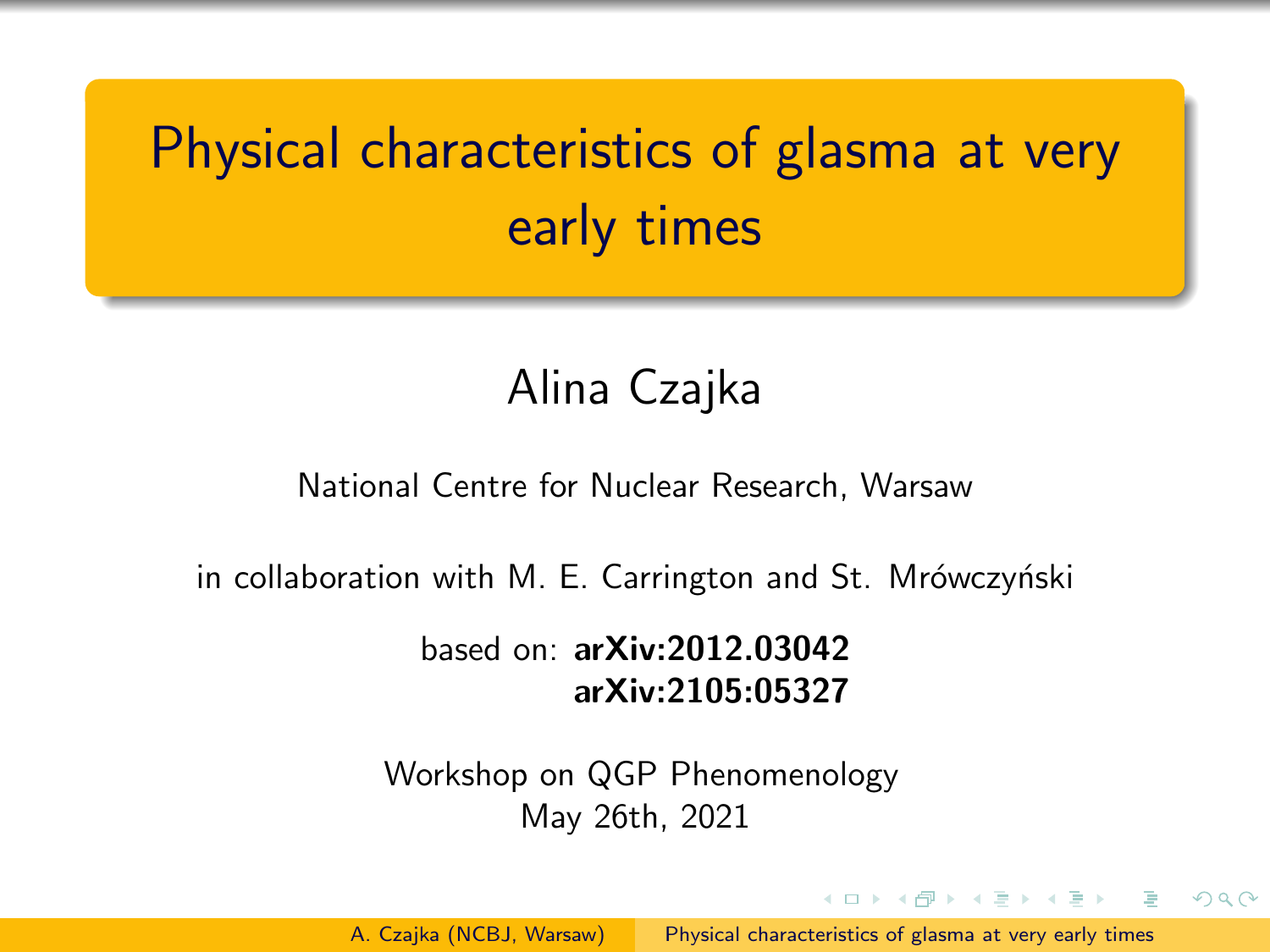# Outline of the talk

**1** Introduction

### THEORY:

- **2** Nuclei before the collision MV model
- **3** Strongly interacting matter after the collision
	- Glasma
	- Expansion in the proper time
	- Correlators

### RESULTS:

- **4** Energy-momentum tensor
- **6** Pressure anisotropy
- **6** Azimuthal flow
- **2** Angular momentum of glasma
- 8 Summary and conclusions

イロメ イ押メ イヨメ イヨメ

性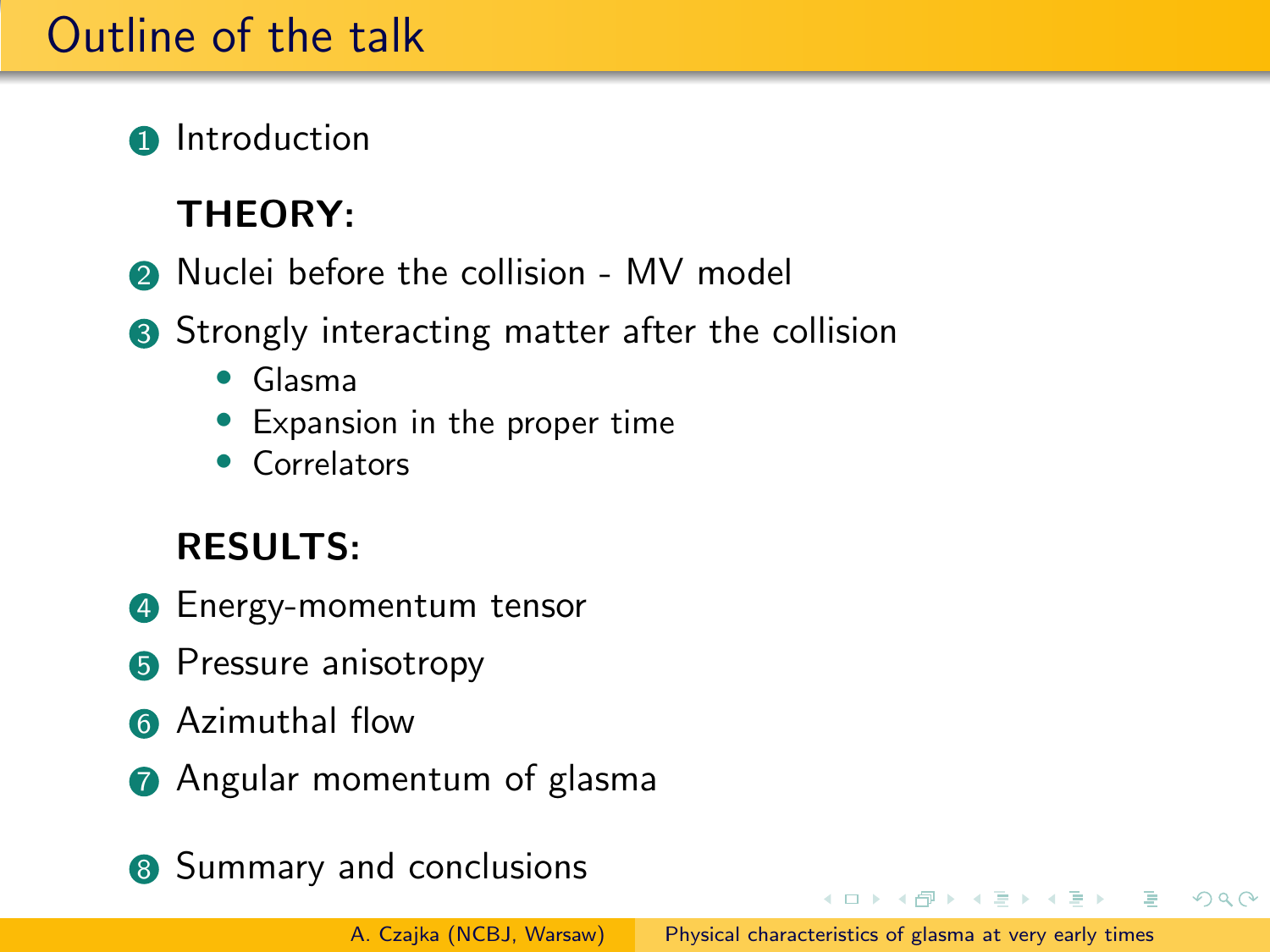One of the biggest challenges in the dynamics of heavy-ion collisions is to understand the transition between early-time dynamics and hydrodynamics

| early-time dynamics                 | hydrodynamics                           |
|-------------------------------------|-----------------------------------------|
| - microscopic theory of non-Abelian | - macroscopic effective theory based on |
| gauge fields                        | universal conservation laws             |
| - out-of-equilibrium                | - close to equilibrium                  |

#### Two possible strategies:

- unreasonable effectiveness of hydrodynamics: push hydrodynamics to the limits where it is not expected to be efficient (sensitivity to different initial conditions, attractor, different underlying theories)
- work out more constrained frameworks of the initial QGP evolution in quest of the onset of hydrodynamics (constrain numerical uncertainties, include appropriate sources of fluctuations, extend existing theoretical models, find new analytical tools)

Try to answer: how many unique features of fluid dynamics can be found in the initial state made of QCD quanta and to what extent QCD mimics hydrodynamics?

**KORK EXTERNS ORA**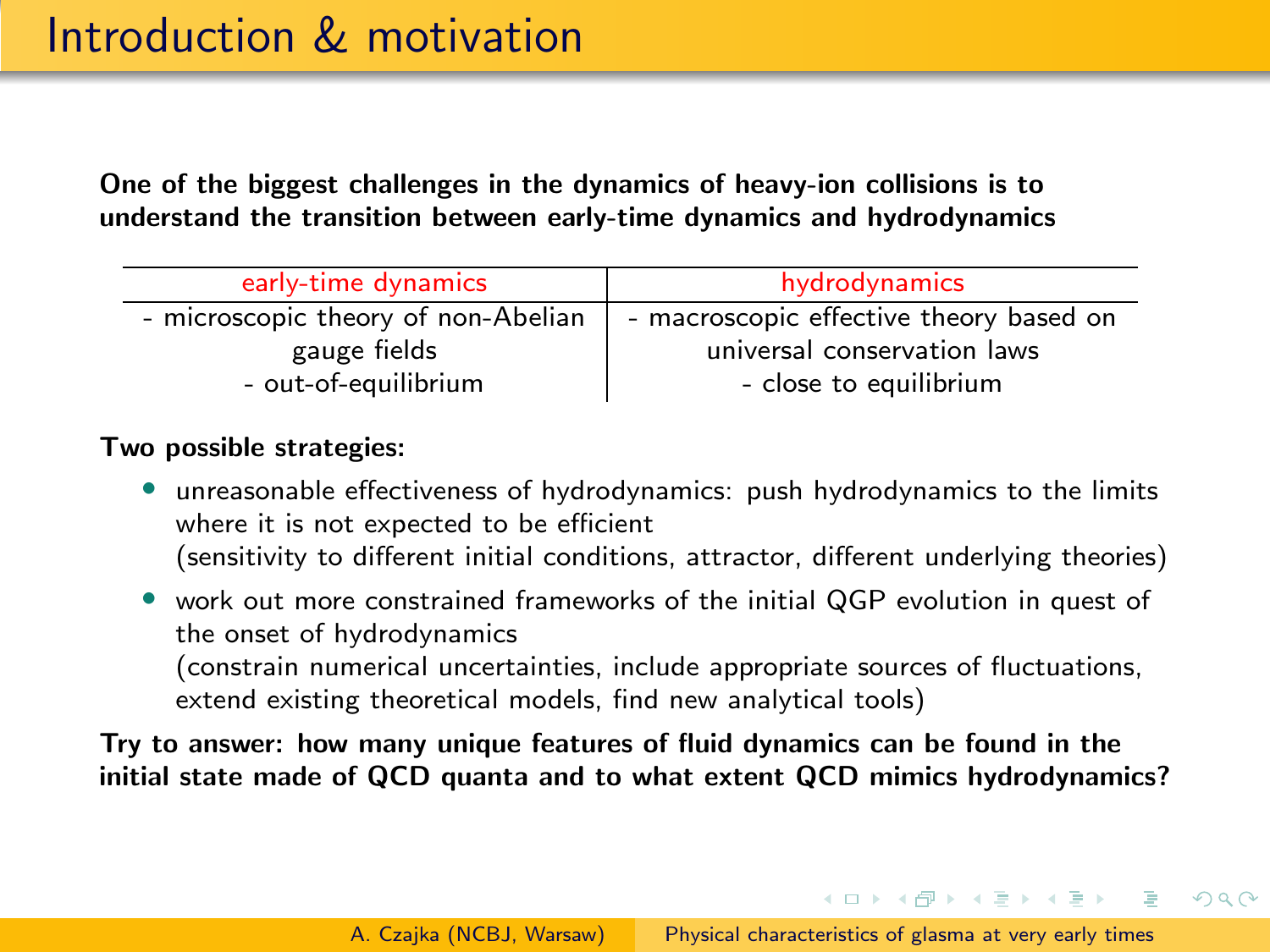## Caution required!



### Some evidence that a cat is a fluid

A. Czajka (NCBJ, Warsaw) [Physical characteristics of glasma at very early times](#page-0-0)

イロト イ母ト イヨト イヨト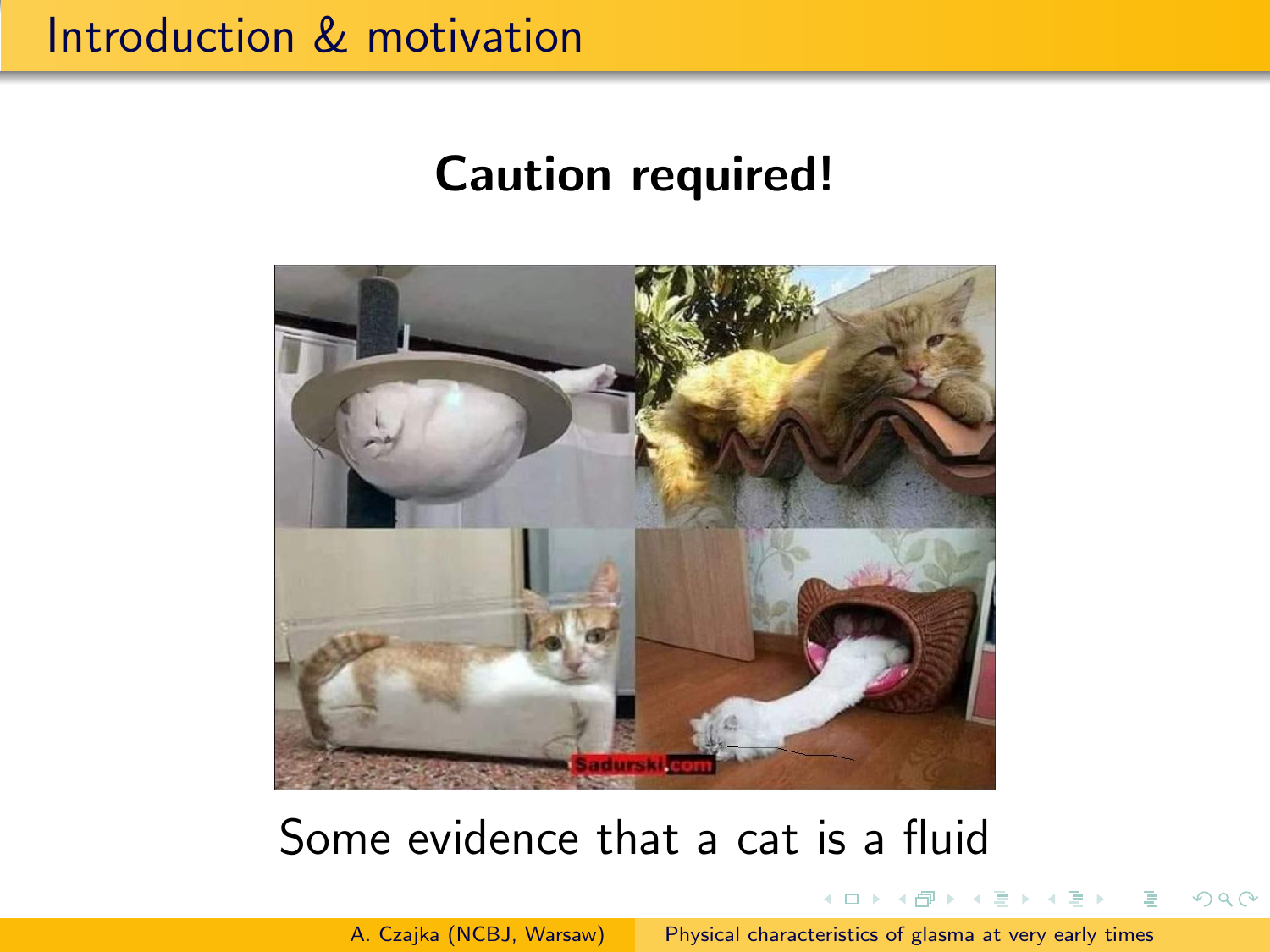In this talk:

- analytical approach to the initial state
- purely classical
- $\rightarrow$  allows for control over different approximations and sources of errors
- $\rightarrow$  can be systematically extended
- $\rightarrow$  no fluctuations of positions of nucleons  $\rightarrow$  less detailed when compared, for example, to IP-glasma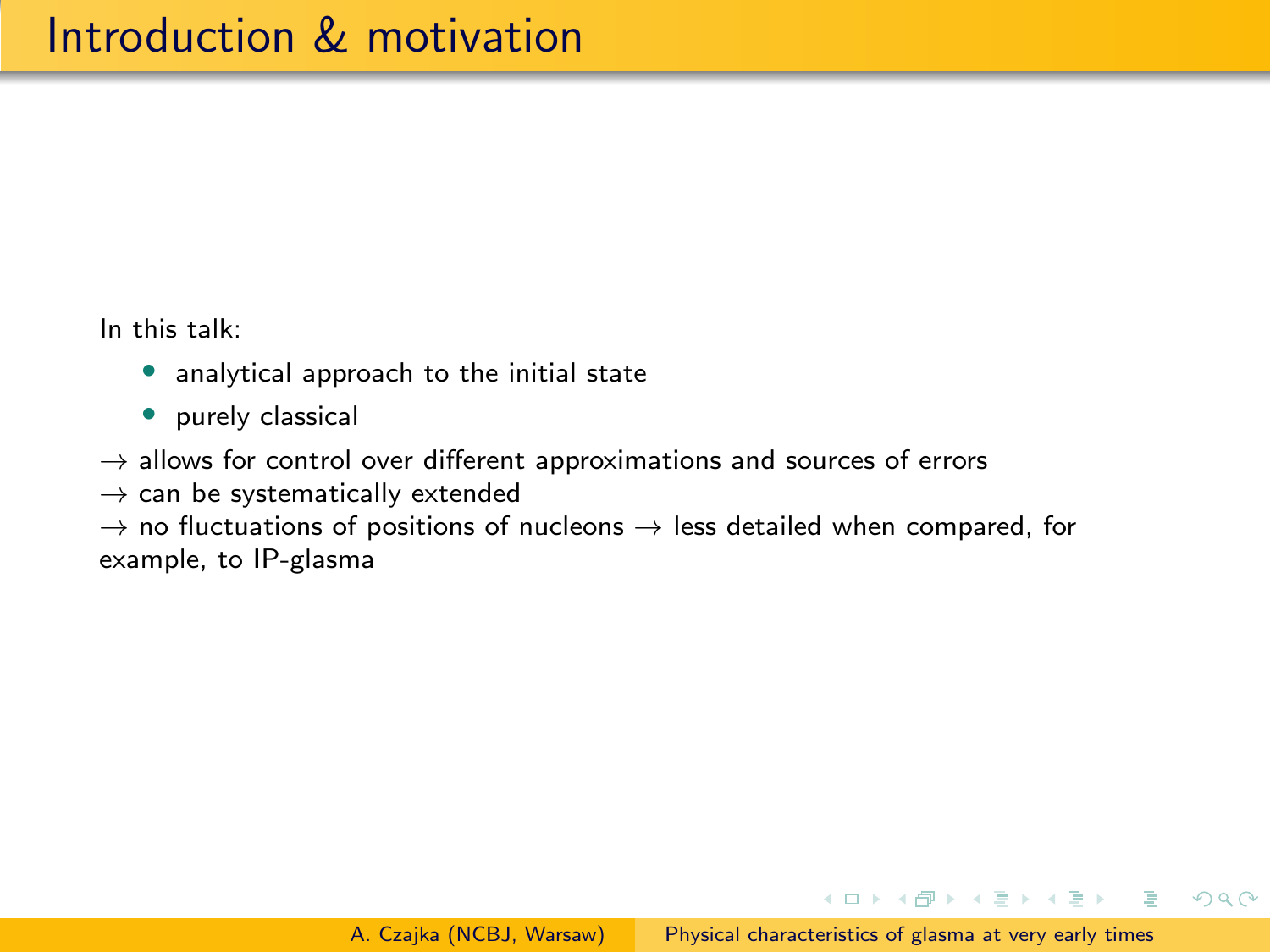Color Glass Condensate (CGC) - the effective theory to describe each nucleus in terms of QCD quanta

- MV model a particular realization of CGC:
	- $*$  large  $x$  partons: valence quarks, color sources for gluon fields represented by the color density  $\rho$
	- $*$  small  $x$  partons: due to large occupation numbers effectively represented by soft gluon fields  $\beta^{\mu}(x)$
	- $*$  gluons are in the saturation regime controlled by the saturation scale  $Q_s$
	- ∗ separation scale between small-x and large-x partons is fixed
	- $*$  instead of  $\beta^{\mu}(x)$  potentials one can use  $\mathbf{E}(x)$  and  $\mathbf{B}(x)$  fields to describe a nucleus:
		- − longitudinal components of chromodynamic fields vanish  $E^z = B^z = 0$
		- − transverse components of chromodynamic fields are non-zero and are perpendicular to each other

**KORK EXTERNS ORA**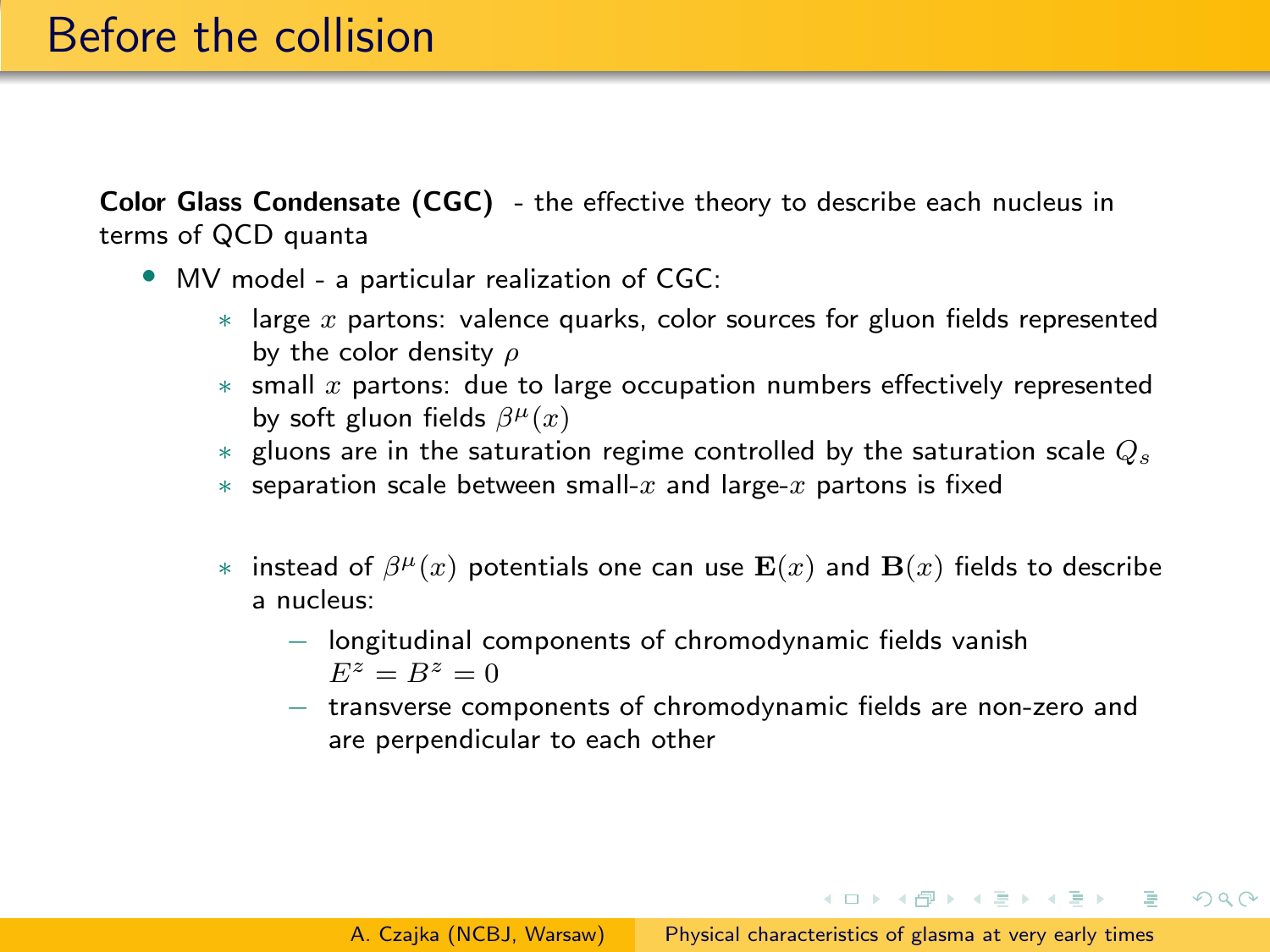Description of the longitudinal physics (along the beam) separates from the transverse one (within the transverse area of the nuclei)

→ light-cone coordinates  $(x^+, x^-, \vec{x}_\perp)$  with  $x^+ = \frac{t+z}{\sqrt{2}}$  and  $x^- = \frac{t-z}{\sqrt{2}}$ 

Classical Yang-Mills equations (for an ion moving to the right)

$$
[D_\mu,F^{\mu\nu}]=J^\nu
$$

color sources given by SU $(N_c)$  four-current:  $J^\mu(x^-,\vec{x}_\perp) = \delta^{\mu +}\rho(x^-,\vec{x}_\perp)$ gluon fields described by the strength tensor:  $F^{\mu\nu}=\frac{i}{g}[D^\mu,D^\nu]$  with  $D^\mu=\partial^\mu-ig\beta^\mu$ 

#### solutions to the equations:

 $\beta^-(x^-,\vec{x}_\perp) = 0 \qquad \beta^i(x^-,\vec{x}_\perp) = \theta(x^-) \beta^i(\vec{x}_\perp) \qquad \beta^i(\vec{x}_\perp) = \frac{i}{g} U(\vec{x}_\perp) \partial^i U^\dagger(\vec{x}_\perp)$  $U(\vec{x}_\perp)$  – Wilson line

KED KAP KED KED E LOQO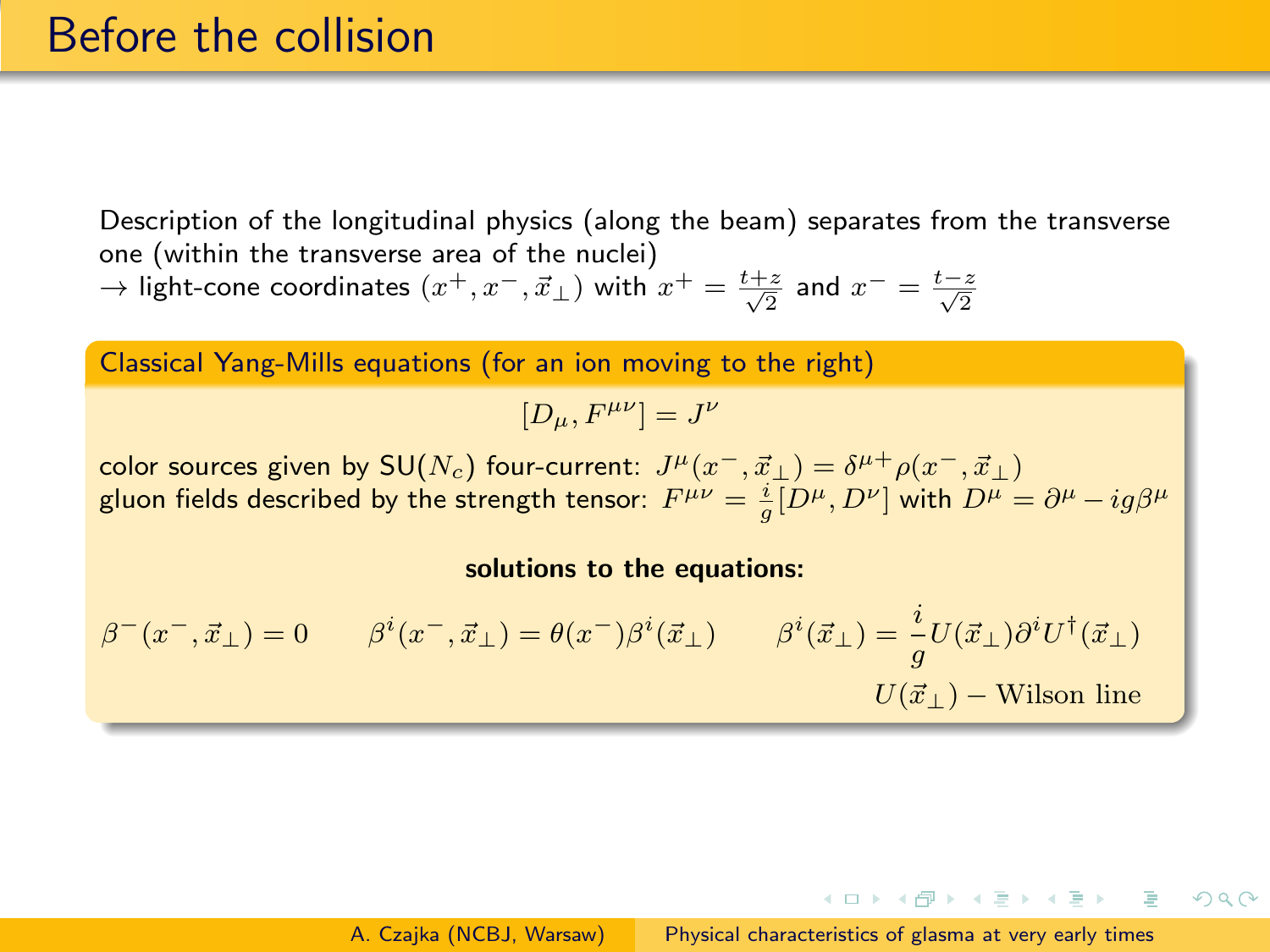#### <span id="page-7-0"></span>Glasma:

- ∗ glasma fields develop after the collision in the forward light-cone region
- ∗ valence quarks fly away
- ∗ highly energetic and anisotropic medium made of mostly gluon fields
- ∗ gluon fields obtained as solutions to classical Yang-Mills equations
- ∗ quarks appear as quantum corrections at NLO
- ∗ many approaches to study initial dynamics (mostly numerical)
- ∗ here: temporal evolution of glasma fields is obtained in the proper time expansion

イロト イ押 トイヨ トイヨ トーヨ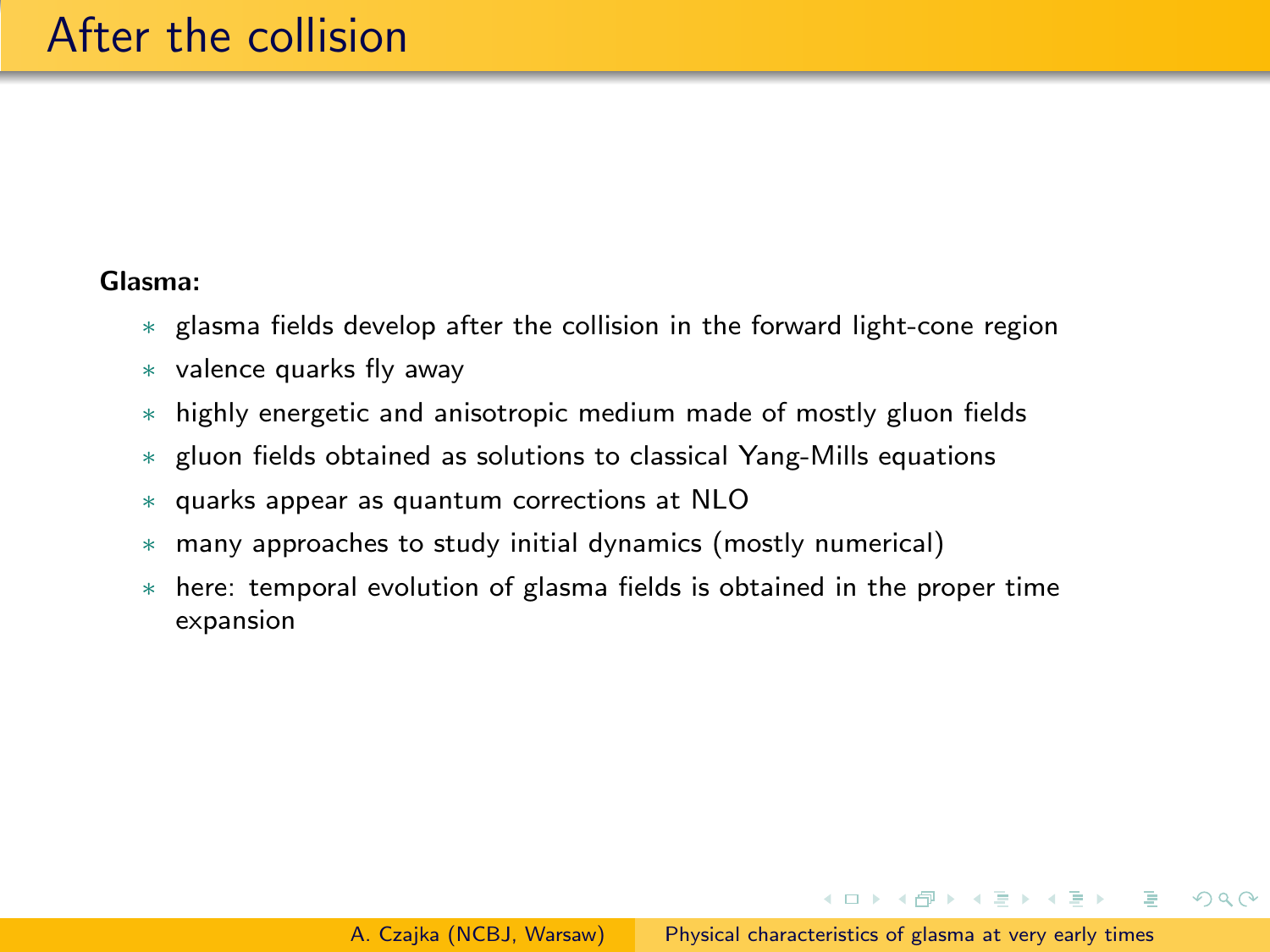## Glasma

The ansatz of the gauge potential in the forward light-cone region:

$$
\alpha^+(x) = x^+ \alpha(\tau, \vec{x}_\perp) \qquad \alpha^-(x) = -x^- \alpha(\tau, \vec{x}_\perp) \qquad \alpha^i(x) = \alpha^i_\perp(\tau, \vec{x}_\perp)
$$

Glasma fields  $\alpha(\tau,\vec{x}_\perp)$  and  $\alpha^i_\perp(\tau,\vec{x}_\perp)$ :

- evolve in time parametrized by  $\tau = \sqrt{t^2 z^2} = \sqrt{2x^+x^-}$
- are boost-independent
- evolve according to source-less Yang-Mills equations:

$$
\frac{1}{\tau} \partial_{\tau} \frac{1}{\tau} \partial_{\tau} \tau^2 \alpha - [D^i, [D^i, \alpha]] = 0
$$

$$
ig\tau[\alpha, \partial_{\tau} \alpha] - \frac{1}{\tau} [D^i, \partial_{\tau} \alpha^i_{\perp}] = 0
$$

$$
\frac{1}{\tau} \partial_{\tau} \tau \partial_{\tau} \alpha^i_{\perp} - ig\tau^2[\alpha, [D^i, \alpha]] - [D^j, F^{ji}] = 0
$$

- general solutions are not known
- − current dependence enters through boundary conditions, which connect different light-cone sectors

$$
\alpha^i_{\perp}(\tau = 0, \vec{x}_{\perp}) = \beta^i_1(\vec{x}_{\perp}) + \beta^i_2(\vec{x}_{\perp}) \qquad \alpha(\tau = 0, \vec{x}_{\perp}) = -\frac{ig}{2}[\beta^i_1(\vec{x}_{\perp}), \beta^i_2(\vec{x}_{\perp})]
$$

initial chromodynamic fields are purely longitudinal

$$
E_0=ig[\beta_1^i,\beta_2^i]\qquad B_0=ig\epsilon^{ij}[\beta_1^i,\beta_2^j]
$$

A. Czajka (NCBJ, Warsaw) [Physical characteristics of glasma at very early times](#page-0-0)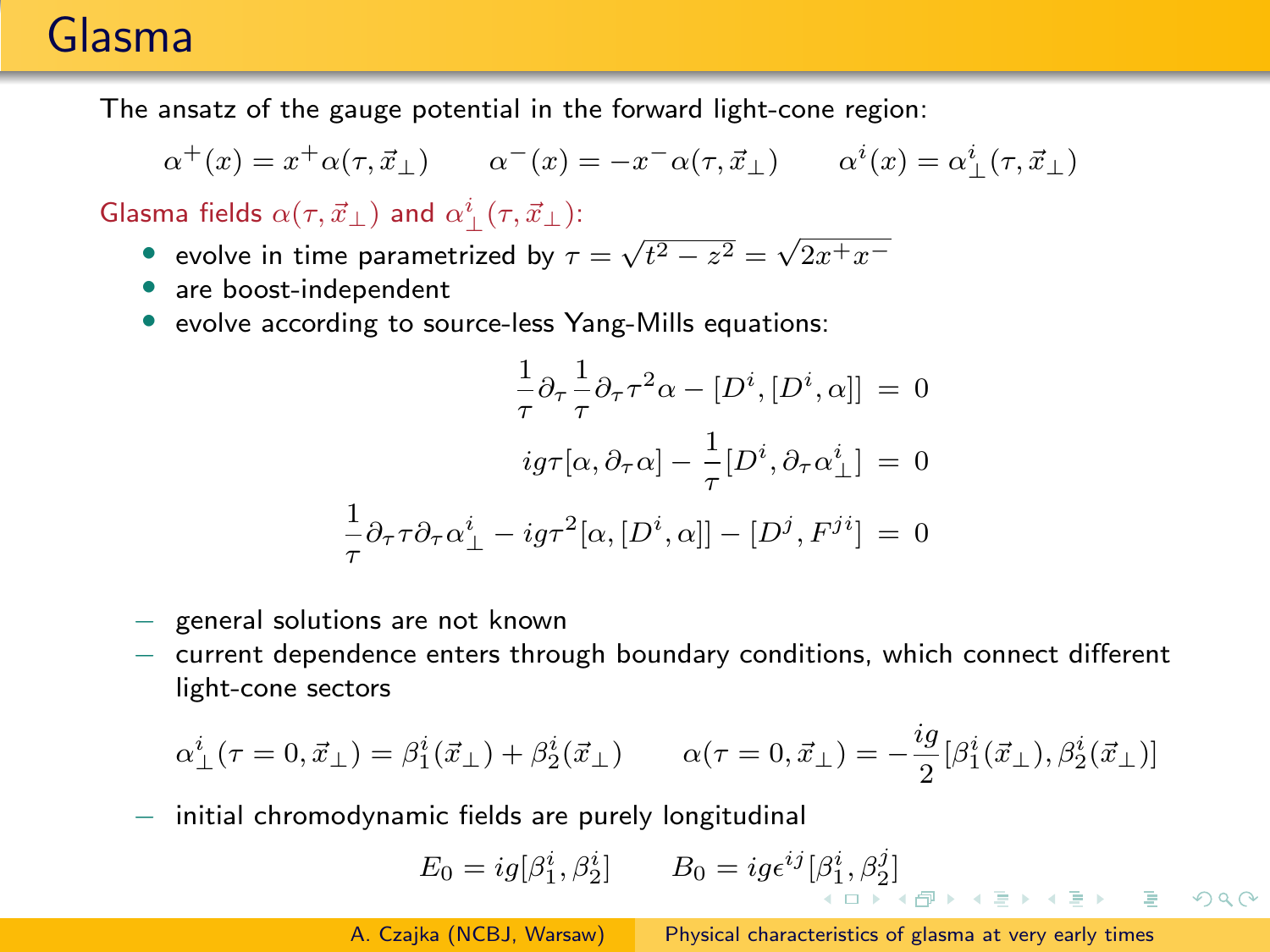<span id="page-9-0"></span>An analytical approach to solve Yang-Mills equations proposed in: Fries, Kapusta, Li, arXiv:0604054 Chen, Fries, Kapusta, Li, Phys. Rev. C 92, 064912 (2015)

- glasma is a short-lived phase and decays before the system reaches equilibrium  $(\tau < 1$  fm/c)
- proper time of such a system is small and can be treated as an expansion parameter of glasma fields:

$$
\alpha_\perp^i(\tau,\vec{x}_\perp)=\sum_{n=0}^\infty\tau^n\alpha_{\perp(n)}^i(\vec{x}_\perp),\qquad \alpha(\tau,\vec{x}_\perp)=\sum_{n=0}^\infty\tau^n\alpha_{(n)}(\vec{x}_\perp)
$$

and the chromodynamic fields:

$$
\mathbf{E} = \mathbf{E}_{(0)} + \tau \mathbf{E}_{(1)} + \tau^2 \mathbf{E}_{(2)} + \dots \qquad \mathbf{B} = \mathbf{B}_{(0)} + \tau \mathbf{B}_{(1)} + \tau^2 \mathbf{B}_{(2)} + \dots
$$

- the system of coupled Yang-Mills equations can be solved recursively to any order in  $\tau$
- 0th-rder coefficients are identified with boundary conditions
- solutions are written in terms of precollision potentials
- effective dimensionless parameter is  $\tilde{\tau} = \tau Q_s$

イロト イ押 トイヨ トイヨ トーヨ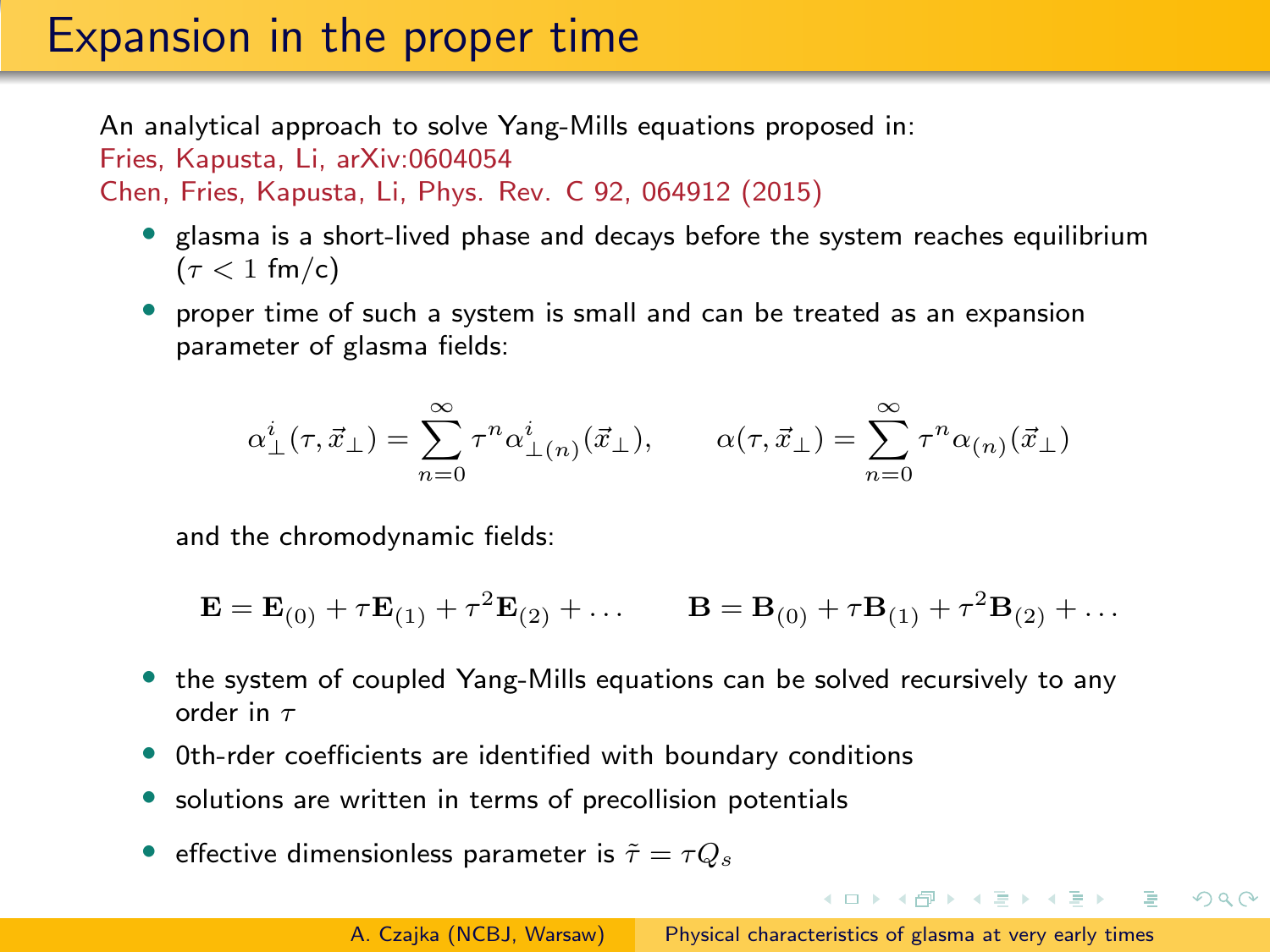## Correlators of gauge potentials

- need for colour charge distributions which are not known
- average over colour sources assuming a Gaussian distribution of colour sources within each nucleus

$$
\langle \rho_a(x^-, \vec{x}_\perp) \rho_b(y^-, \vec{y}_\perp) \rangle = g^2 \delta_{ab} \lambda(x^-, \vec{x}_\perp) \delta(x^- - y^-) \delta^2(\vec{x}_\perp - \vec{y}_\perp)
$$

 $\lambda(x^-,\vec{x}_{\perp})$  - volume density of sources normalized as  $\int dx^{-}\lambda(x^-,\vec{x}_{\perp}) = \mu(\vec{x}_{\perp})$ 

 $\bullet$  potentials of different nuclei are uncorrelated:  $\langle \beta_{1a}^i \beta_{2b}^j \rangle = 0$ 

#### Basic building block - 2-point correlator

$$
\begin{split} \delta_{ab}B^{ij}_{n}(\vec{x}_{\perp},\vec{y}_{\perp}) & \equiv \lim_{\mathrm{w}\rightarrow 0}\langle \beta^i_{n\;a}(x^\mp,\vec{x}_\perp)\beta^j_{n\;b}(y^\mp,\vec{y}_\perp)\rangle\\ B^{ij}_{n}(\vec{x}_\perp,\vec{y}_\perp) & = \frac{2}{g^2N_c\tilde{\Gamma}_n(\vec{x}_\perp,\vec{y}_\perp)}\,\left(\exp[\frac{g^4N_c}{2}\;\tilde{\Gamma}_n(\vec{x}_\perp,\vec{y}_\perp)]-1\right)\,\partial_x^i\partial_y^j\tilde{\gamma}_n(\vec{x}_\perp,\vec{y}_\perp) \end{split}
$$

$$
\begin{aligned} &\tilde{\Gamma}_n(\vec{x}_\perp,\vec{y}_\perp)=2\tilde{\gamma}_n(\vec{x}_\perp,\vec{y}_\perp)-\tilde{\gamma}_n(\vec{x}_\perp,\vec{x}_\perp)-\tilde{\gamma}_n(\vec{y}_\perp,\vec{y}_\perp)\\ &\tilde{\gamma}_n(\vec{x}_\perp,\vec{y}_\perp)=\int d^2z_\perp\,\mu_n(\vec{z}_\perp)\,G(\vec{x}_\perp-\vec{z}_\perp)\,G(\vec{y}_\perp-\vec{z}_\perp)\\ &G(\vec{x}_\perp)=\frac{1}{2\pi}K_0(m|\vec{x}_\perp|) \end{aligned}
$$

A. Czajka (NCBJ, Warsaw) [Physical characteristics of glasma at very early times](#page-0-0)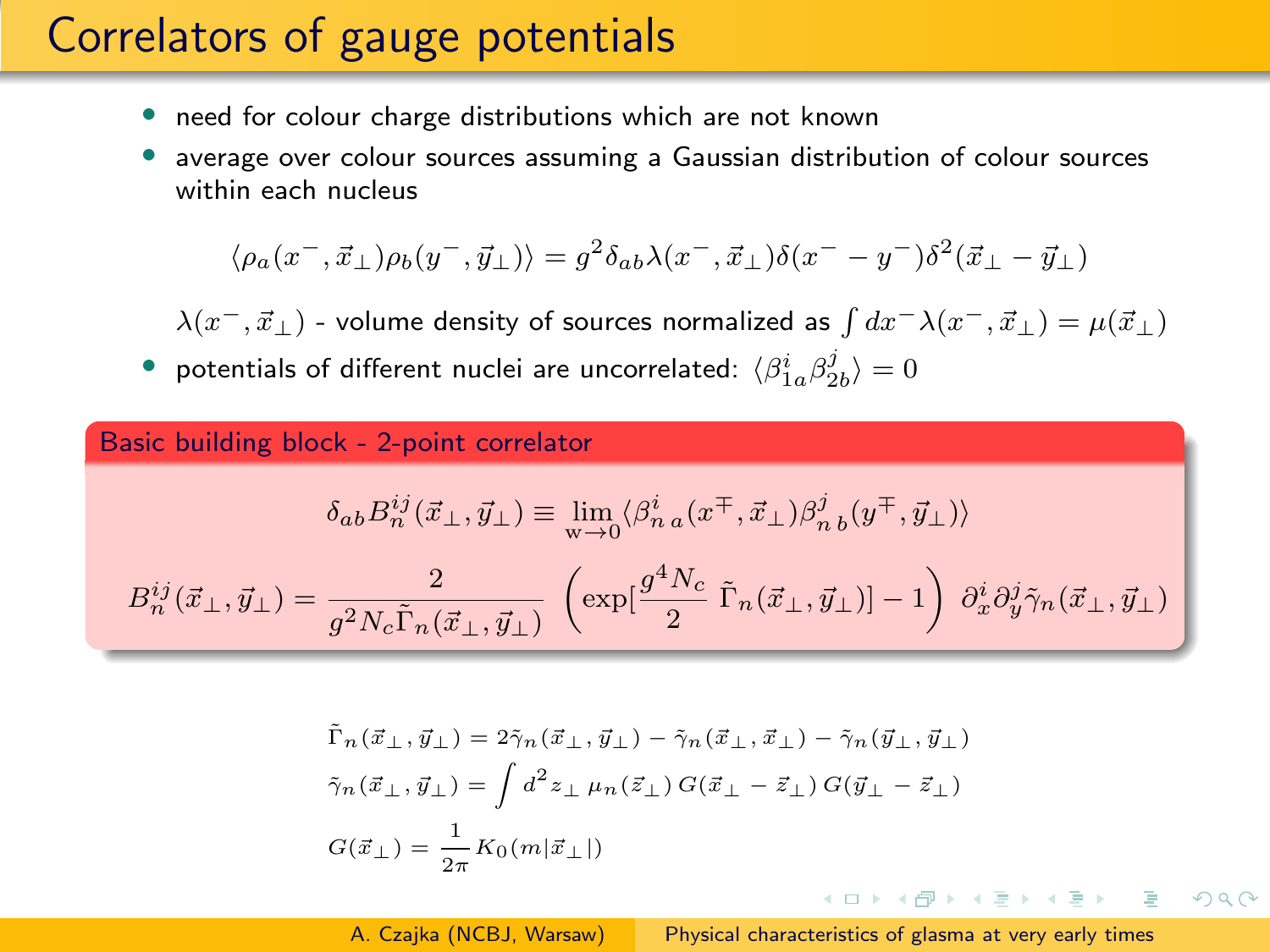# Correlators of gauge potentials

- Wick's theorem:
	- $\bullet$   $\langle \beta_1^i \beta_1^j \beta_2^l \beta_2^m \beta_2^k \beta_2^r \rangle = \langle \beta_1^i \beta_1^j \rangle \left( \langle \beta_2^l \beta_2^m \rangle \langle \beta_2^k \beta_2^r \rangle + \langle \beta_2^l \beta_2^k \rangle \langle \beta_2^m \beta_2^r \rangle + \langle \beta_2^l \beta_2^r \rangle \langle \beta_2^k \beta_2^m \rangle \right)$
	- correlators of odd number of gauge fields vanish

#### - charge density per unit transverse area

- $\bullet$   $\bar{\mu} = g^{-4}Q_s^2$ , where  $Q_s$  is the saturation scale (uniform nuclei)
- $\mu$  given by the Woods-Saxon distribution (internal structure of nuclei)

$$
\mu(\vec{x}_\perp) = \frac{\bar{\mu}}{2a\log(1+e^{R_A/a})} \int_{-\infty}^{\infty} dz \frac{1}{1+\exp\left[(\sqrt{(\vec{x}_\perp)^2+z^2}-R_A)/a\right]}.
$$

-  $R_A$  and  $a$  give the radius and skin thickness of the nucleus

- normalized so that  $\mu(0) = \bar{\mu}$ 

#### - IR regulator

 $m \sim \Lambda_{\rm QCD}$  - chosen so that because of confinement the effect of valence sources dies off at transverse length scales larger than  $1/\Lambda_{\rm QCD}$ 

#### - UV regulator

 $Q_s$  - saturation scale

$$
\lim_{r \to 0} B^{ij}(\vec{x}_\perp, \vec{y}_\perp) = \delta^{ij} g^2 \frac{\bar{\mu}}{8\pi} \left( \ln \left( \frac{Q_s^2}{m^2} + 1 \right) - \frac{Q_s^2}{Q_s^2 + m^2} \right) \quad [+ \text{ gradients of } \mu]
$$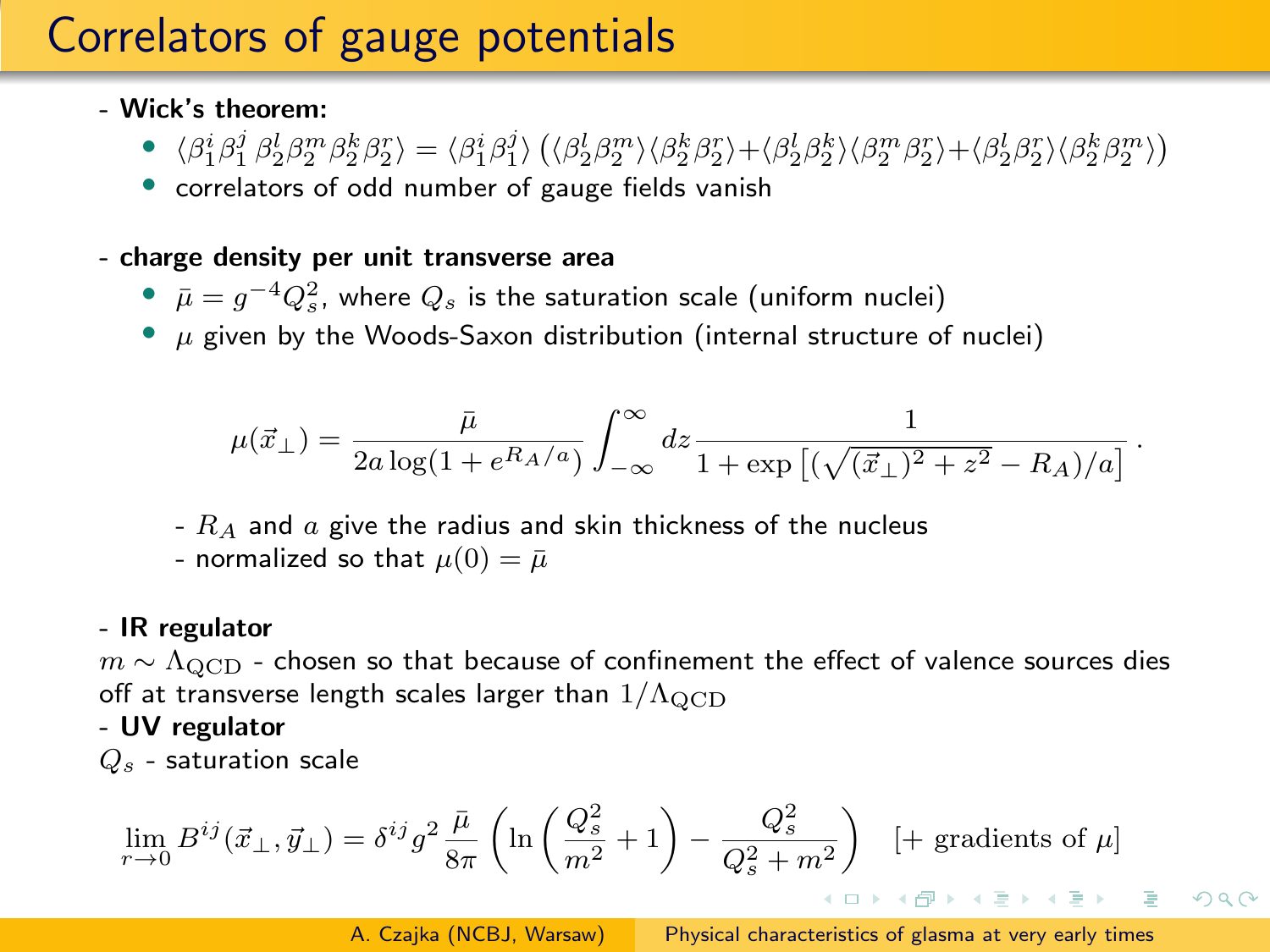### Structure of the energy-momentum tensor

Correlators of gauge fields and the proper time expansion determine the structure of the energy-momentum tensor:

$$
T^{\mu\nu} = 2 \text{Tr} \left[ F^{\mu\lambda} F_{\lambda}{}^{\nu} + \frac{1}{4} g^{\mu\nu} F^{\alpha\beta} F_{\alpha\beta} \right]
$$

$$
F_{\mu\nu} = \frac{i}{g} [D_{\mu}, D_{\nu}]
$$

• the result is complicated and long and given in powers of  $\tau$  up to  $\tau^6$  order

$$
\mathcal{O}(T_{\text{milne}}) = \left( \begin{array}{cccc} (0,2,4,6) & (1,3,5) & (1,3,5) & (1,3,5) \\ (1,3,5) & (-2,0,2,4) & (0,2,4) & (0,2,4) \\ (1,3,5) & (0,2,4) & (0,2,4,6) & (2,4,6) \\ (1,3,5) & (0,2,4) & (2,4,6) & (0,2,4,6) \end{array} \right).
$$

- the energy-momentum tensor is gauge-invariant, divergence-less, traceless and symmetric
- due to symmetries only 6 components are independent

**KORK EXTERNS ORA**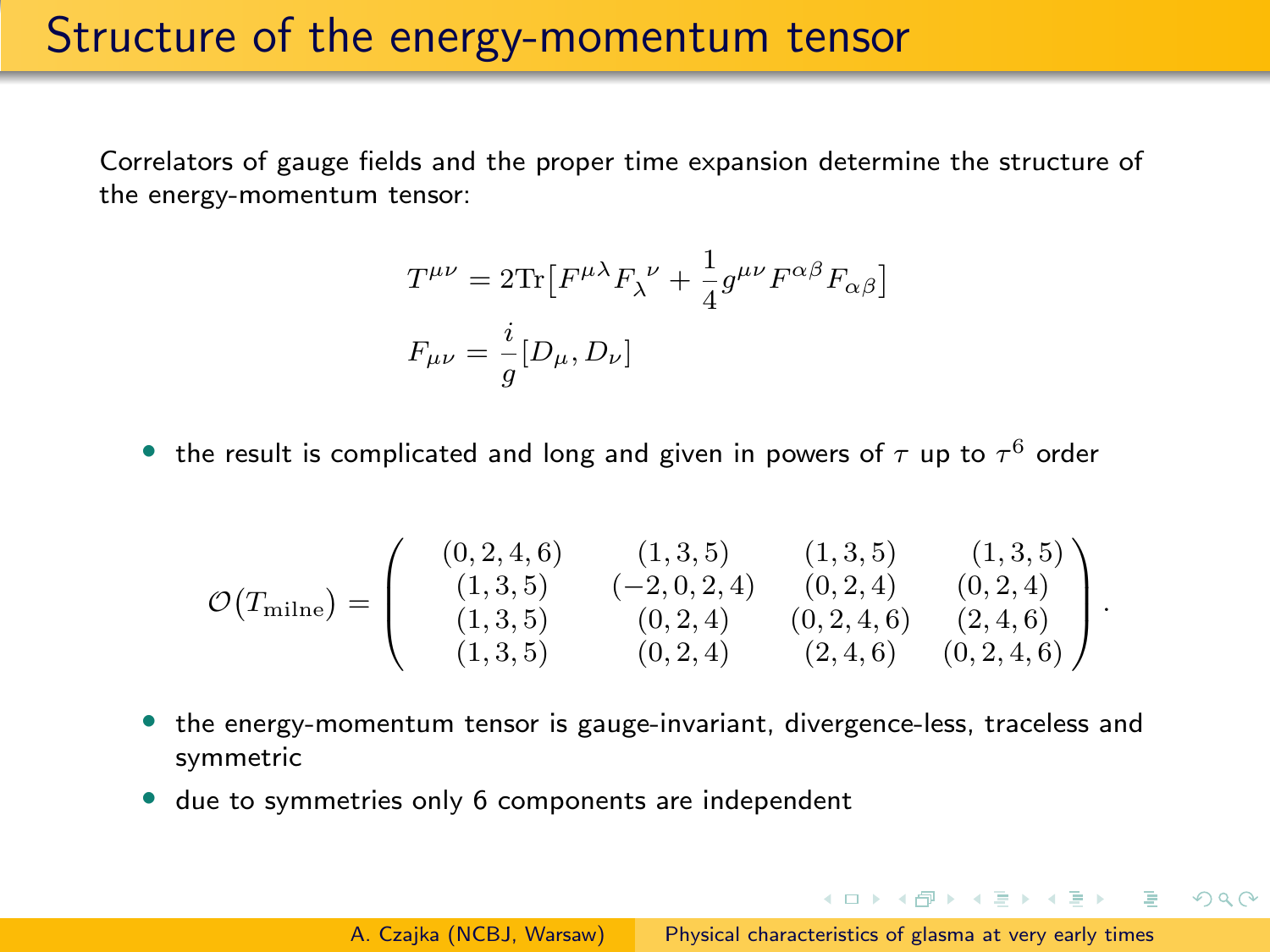## Energy density

- energy density evolution in  $\tau$  at  $\eta = 0$  for uniform  $\bar{\mu}$
- including higher order terms allows for testing the convergence of the proper time expansion (blue $=\! \tau^2$ , green $=\! \tau^4$ , red $=\! \tau^6)$



We analysed various energy density profiles for different geometries of the collision and different parameters of Woods-Saxon distribution

 $\rightarrow$  energy density is a smooth function in time and space

∢ロ→ ∢母 ▶ ∢ ヨ ▶ ∢ ヨ ▶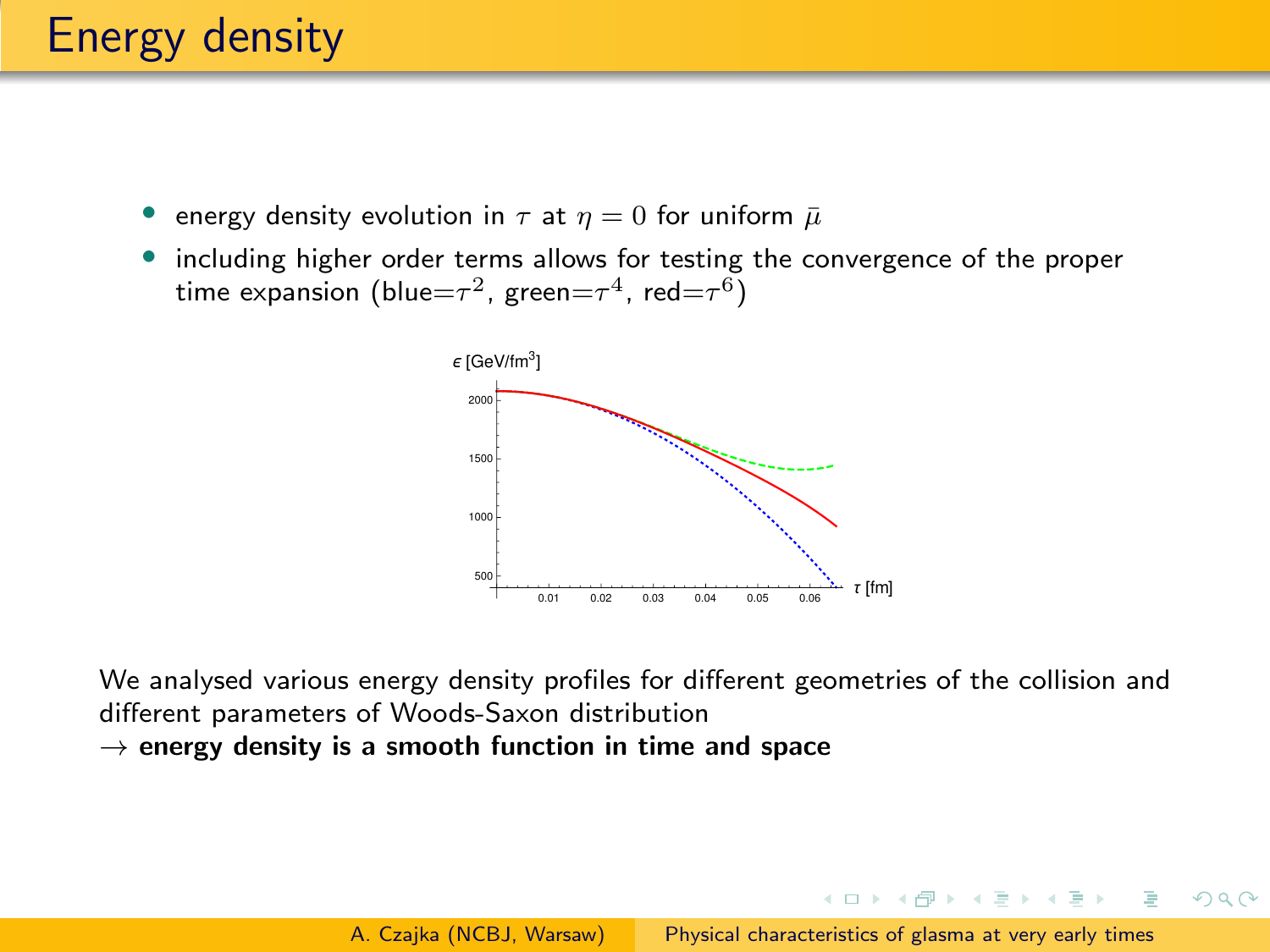### Pressure

• transverse and longitudinal pressure components (in equilibrium  $p_T/\mathcal{E} = p_L/\mathcal{E} = 1/3$ 

$$
\frac{p_L}{\mathcal{E}} = \frac{T_{\text{mink}}^{\text{11}}}{T_{\text{mink}}^{\text{00}}} \qquad \qquad \frac{p_T}{\mathcal{E}} = \frac{1}{2} \frac{(T_{\text{mink}}^{\text{22}} + T_{\text{mink}}^{\text{33}})}{T_{\text{mink}}^{\text{00}}}.
$$

- pressure components as a function of  $\tilde{\tau}$  for uniform  $\bar{\mu}$  left  $\tilde{\tau} = \tau Q_s$  with  $Q_s = 2$  GeV, red $=\tau^4$ , black $=\tau^6$
- transverse pressure as a function of  $\tilde{\tau}$  for Woods-Saxon distribution right (dependence on impact parameter, rapidity and azimuthal angle studied)



- $\rightarrow$  proper time expansion works reasonably well for times  $\tilde{\tau} \sim 0.5$  (or  $\tau \sim 0.05$  fm)
- $\rightarrow$  transverse pressure is sensitive to the geometry of the collision
- $\rightarrow$  dependence on azimuthal angle and rapidity emerges  $\rightarrow$  anisotropies

イロメ イ何メ イヨメ イヨメー

 $QQ$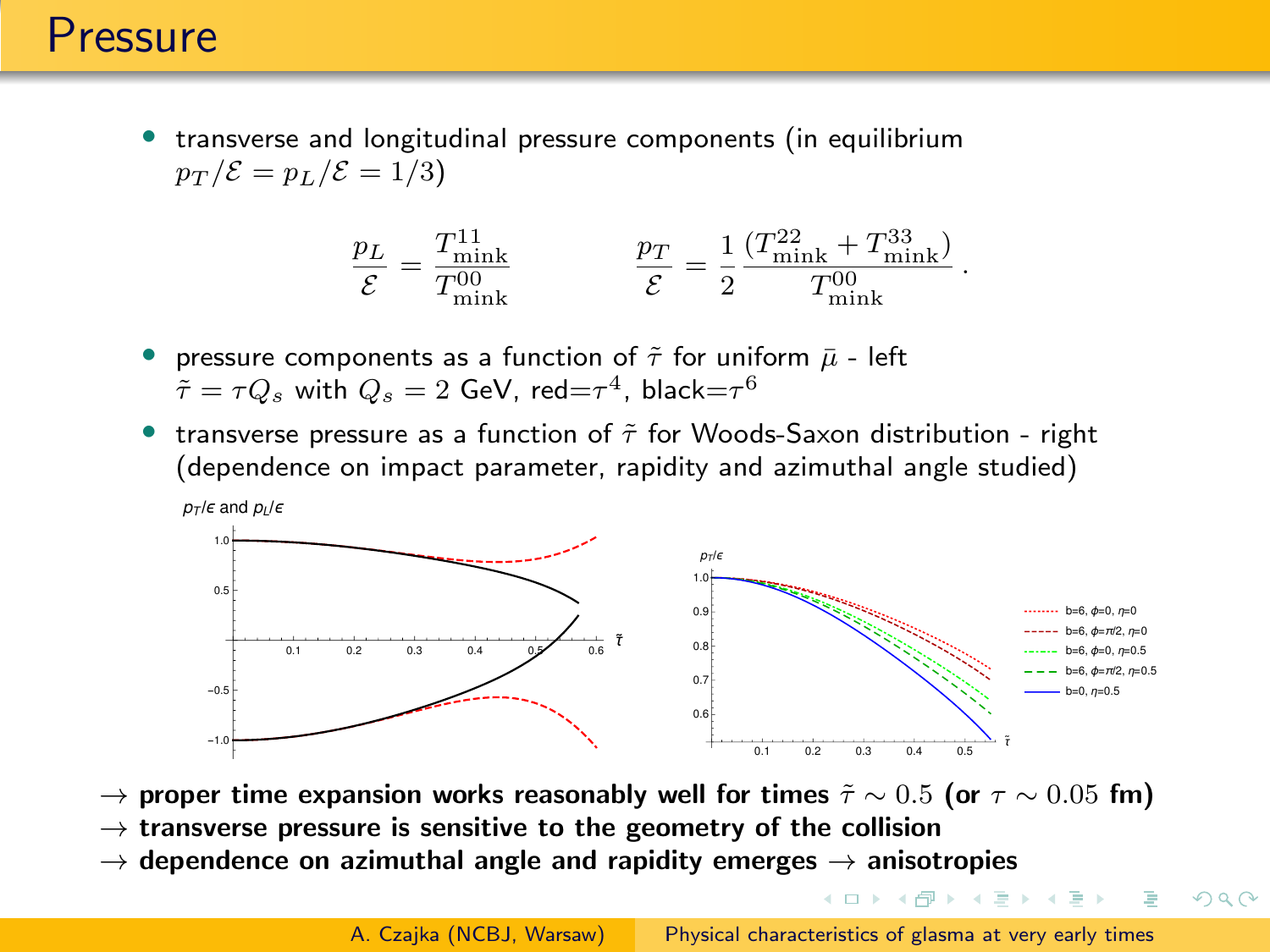# Anisotropy of  $p_L$  and  $p_T$

anisotropy of the transverse and longitudinal pressure  $(A_{TL} = 6$  at  $\tau = 0$  and  $A_{TL} = 0$  in equilibrated plasma)





- $\rightarrow$  approach to equilibrium faster for central collisions
- $\rightarrow$  approach to equilibrium faster at space points in the reaction plane than perpendicular to it
- $\rightarrow$  approach to equilibrium faster for larger rapidities

イロト イ押 トイヨ トイヨ トーヨ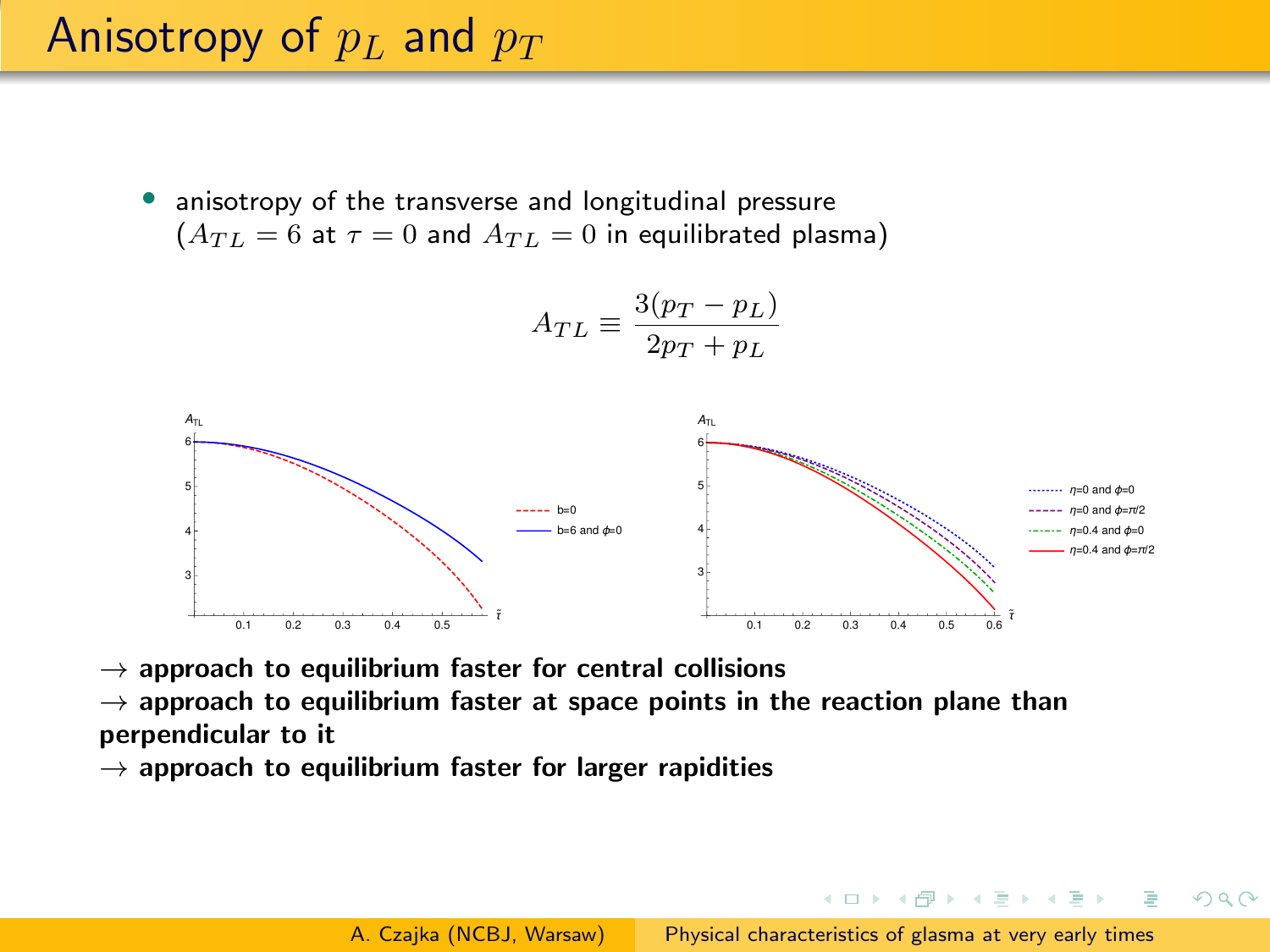## Azimuthal flow

• Fourier coefficients of the momentum azimuthal flow

$$
v_n = \int_0^{2\pi} d\phi \, \cos(n\phi) \, P(\phi)
$$

$$
\begin{array}{l} \mbox{distribution } P(\phi) \mbox{ defined as: } P(\phi) \equiv \frac{1}{\Omega} \int d^2 \vec{x}_\perp \; \delta\big(\phi - \varphi(\vec{x}_\perp)\big) \, W(\vec{x}_\perp) \mbox{ with } \\ W(\vec{x}_\perp) \equiv \sqrt{\big(T^{0x}(\vec{x}_\perp)\big)^2 + \big(T^{0y}(\vec{x}_\perp)\big)^2} \mbox{ and } \varphi(\vec{x}_\perp) = \cos^{-1}\left(\frac{T^{0x}(\vec{x}_\perp)}{W(\vec{x}_\perp)}\right) \end{array}
$$

• Fourier coefficients  $v_1$ ,  $v_2$  and  $v_3$  calculated as a function of rapidity (at fixed  $b = 2$  fm) and as a function of impact parameter (at fixed  $\eta = 0.1$ )



 $\rightarrow$  symmetries: *n*-odd coefficients are rapidity odd and *n*-even coefficients are rapidity even (we know the reaction plane and we do not include fluctuations in the positions of participants)

- $\rightarrow v_2$  and  $v_3$  are of the same order as experimental values
- $\rightarrow |v_1|$  is bigger than expected

A. Czajka (NCBJ, Warsaw) [Physical characteristics of glasma at very early times](#page-0-0)

∢ロ→ ∢母 ▶ ∢ ヨ ▶ ∢ ヨ ▶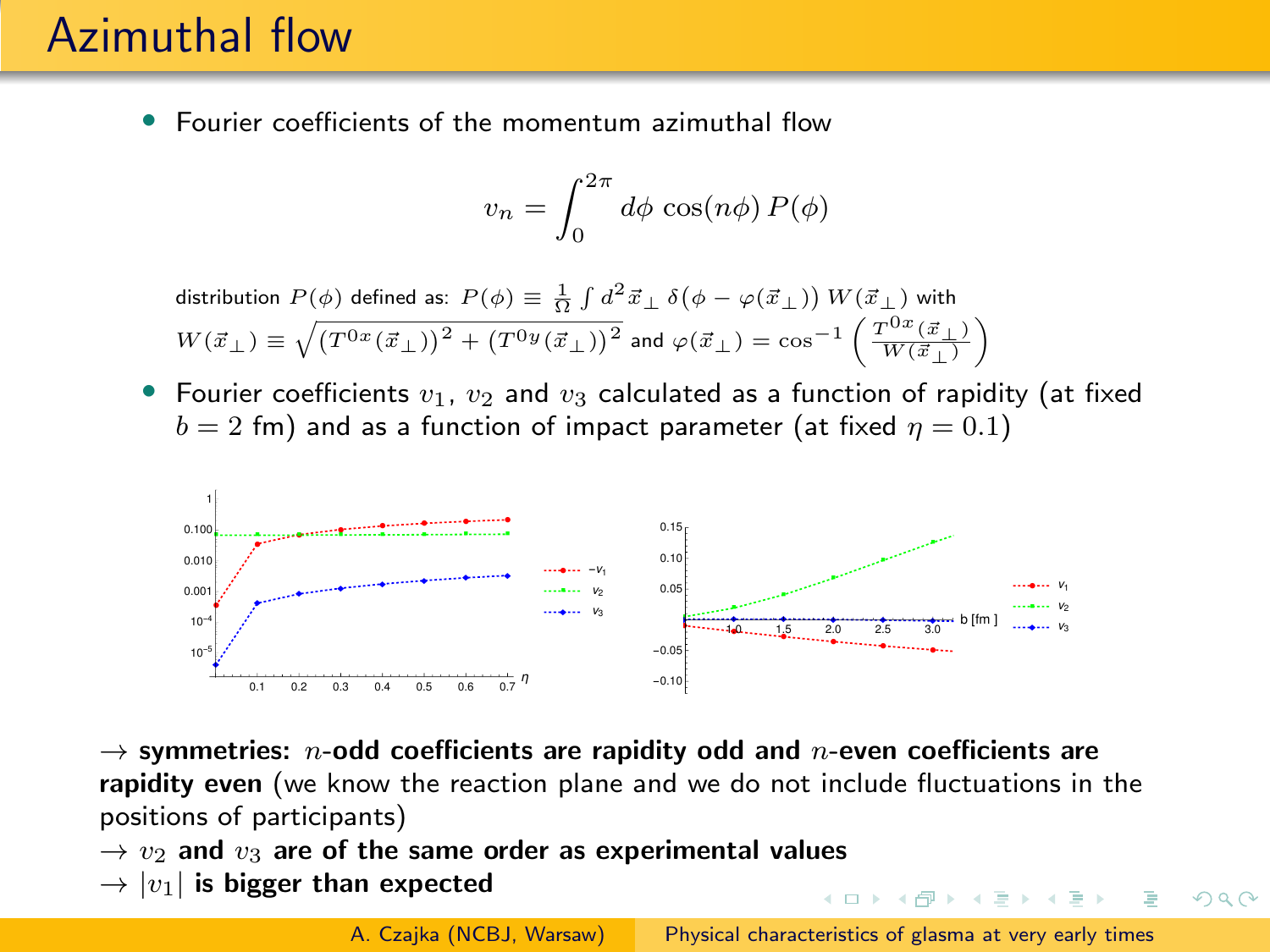### Eccentricity and elliptic flow coefficient

eccentricity - spatial deviations from azimuthal symmetry

$$
\varepsilon_n = -\frac{\int d^2 \vec{R} | \vec{R} | \cos(n\phi) \mathcal{E}(\vec{R})}{\int d^2 \vec{R} | \vec{R} | \mathcal{E}(\vec{R})} \qquad \phi = \tan^{-1}(R_y/R_x)
$$

calculated as a function of the impact parameter at  $\tau = 0.04$  fm and  $\eta = 0$ 



 $\rightarrow$  correlation of eccentricity  $\epsilon_2$  and  $v_2$  is treated as a indication of onset of hydrodynamic behaviour

イロト イ母ト イヨト イヨト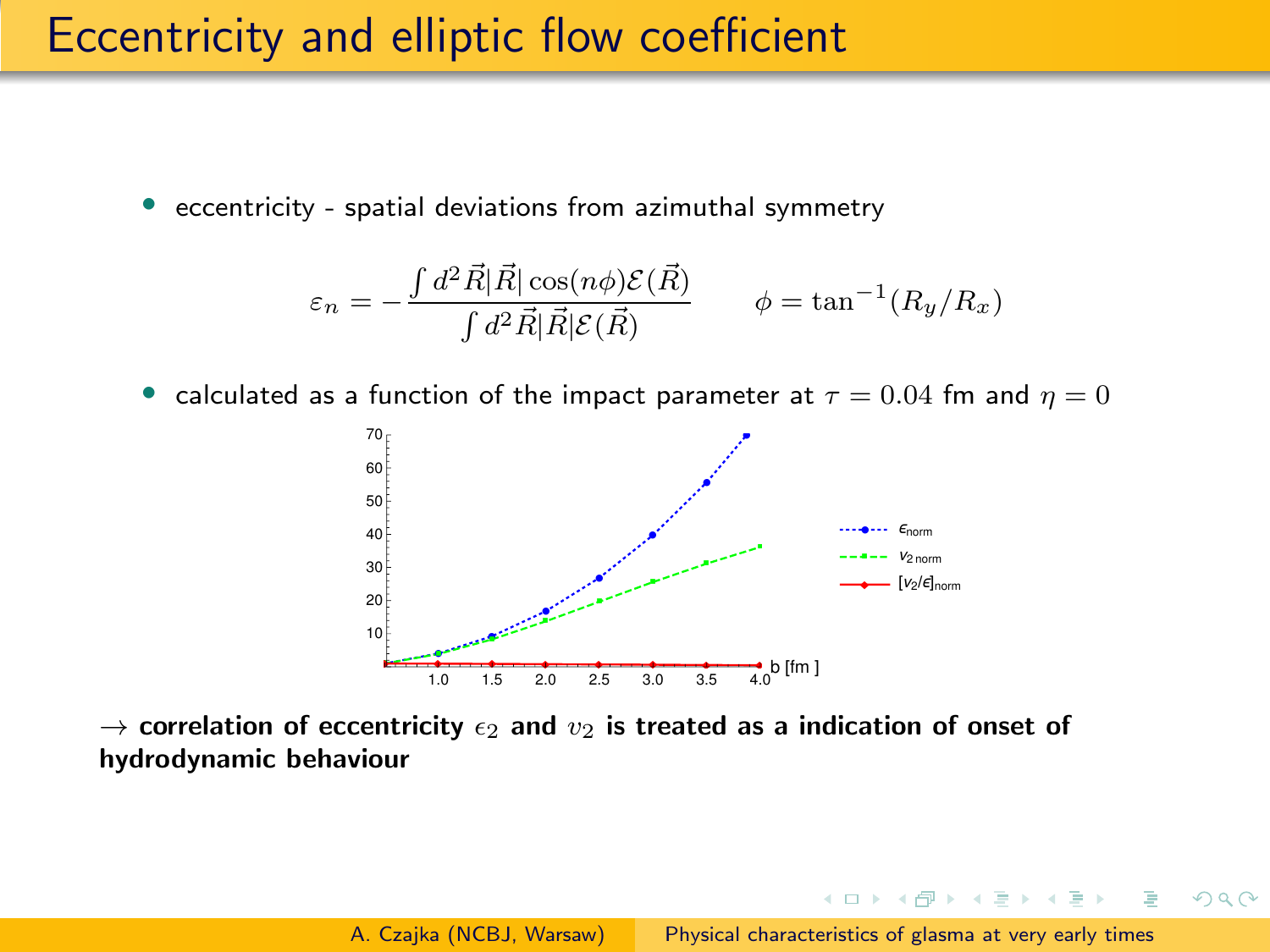## The expected role of angular momentum in HIC

large angular momentum is expected to be generated in non-central collisions

STAR Collaboration, Becattini and Lisa,<br>Nature 548, 62 (2017) Barn. Rev. Nucl. Part

Ann.Rev.Nucl.Part.Sci. 70 (2020) 395-423





イロト イタト イミト イミト

 $\Omega$ 

- consequences:
	- ∗ spin-orbit coupling leads to alignment of spins to the direction of the angular momentum  $\rightarrow$  polarization of hyperons and vector mesons
	- ∗ QGP is rapidly-rotating (vortical) system
- many attempts to formulate hydrodynamics with spin

#### Experimental observations:

\* at RHIC energies polarization of a few percent is seen in non-central AA collisions

\* at LHC energies polarization is not observed at all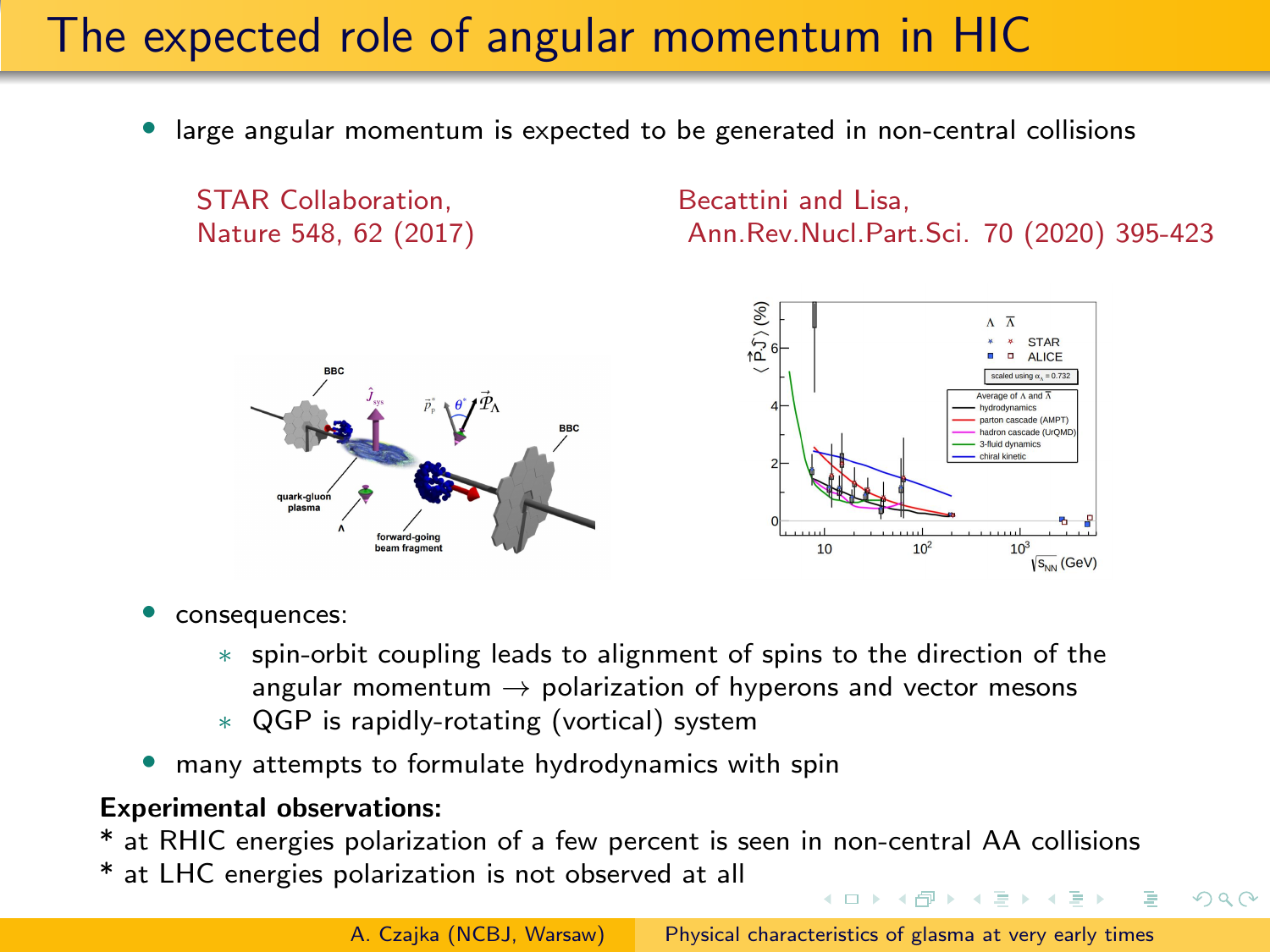## Angular momentum of glasma

angular momentum at RHIC energies Gao et al, Phys. Rev C 77, 044902 (2008)



our result: angular momentum as a function of the impact parameter



- the shape and the position of the peak similar
- the result at RHIC energies  $\sim 10^5$  bigger than our results
- most of the momentum of the incoming nuclei is NOT transmitted to the glasma
- small angular momentum of the glasma  $\rightarrow$  no polarization effect at highest collision energies イ押 トイヨ トイヨト

A. Czajka (NCBJ, Warsaw) [Physical characteristics of glasma at very early times](#page-0-0)

 $2990$ 

 $\equiv$